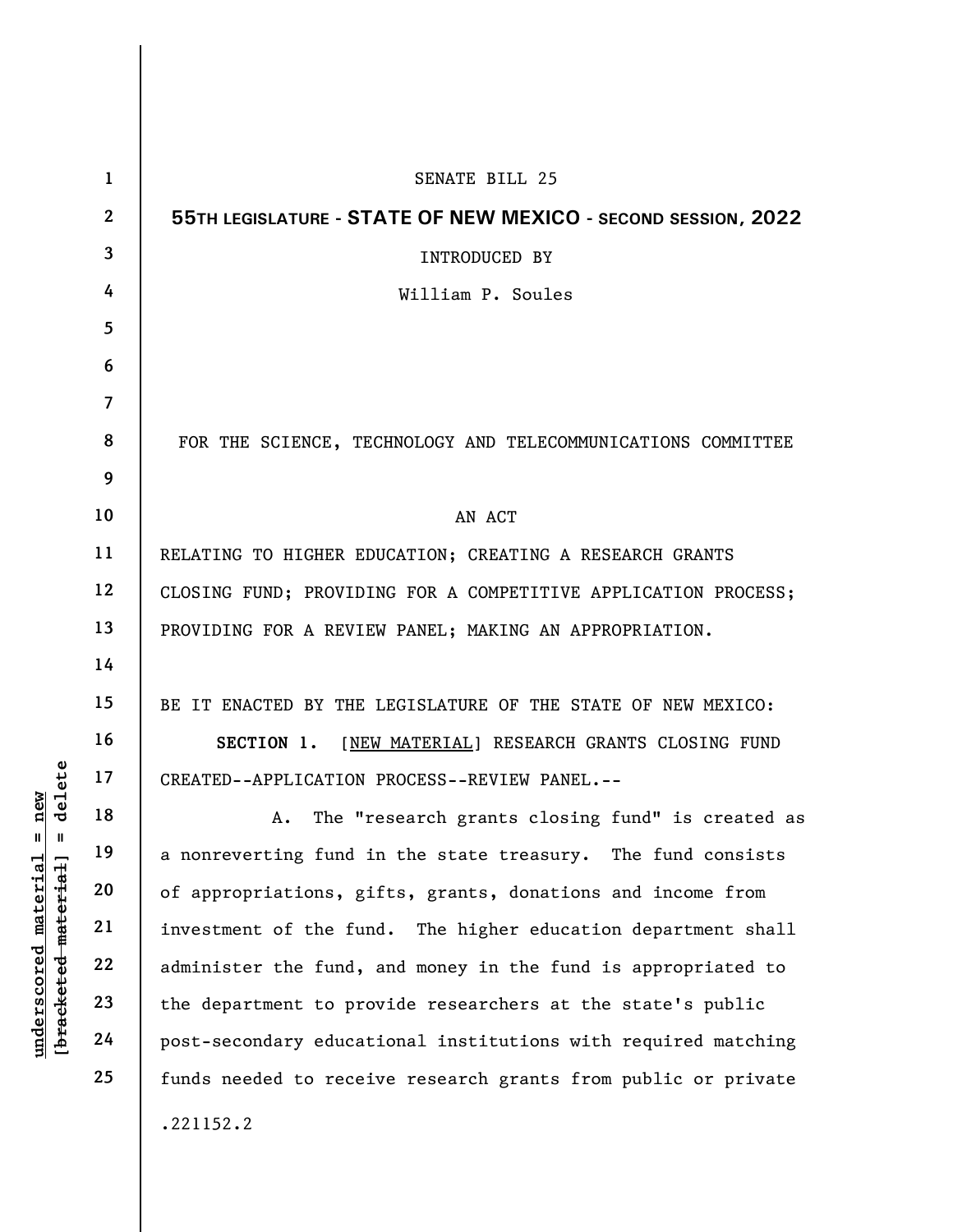sources. Disbursements from the fund shall be on warrants of the secretary of finance and administration pursuant to vouchers signed by the secretary of higher education or the secretary's authorized representative.

5 6 7 8 9 10 11 12 13 14 15 16 B. A state public post-secondary educational institution may apply to the higher education department for a grant from the research grants closing fund in accordance with rules promulgated by the department to be used to meet matching fund requirements of research grants. Closing grants shall be based on a competitive process with applications reviewed by a panel of experts established by the department in consultation with the presidents of those state public post-secondary educational institutions. The review panel shall judge proposals based on excellence in research design and other factors, if any, determined by the department and announced when grant applications are being sought.

C. To apply for a closing grant, a state public post-secondary educational institution must have equal or greater matching funds for the research proposal from sources other than the state.

understand material material post-secondary educated matching fund<br>understand matching fund<br>deleted matching fund<br>other than the state.<br>SECTION 2. APPI<br>understate of the state.<br>SECTION 2. APPI<br>independent of the state.<br>ECT SECTION 2. APPROPRIATION.--Forty million dollars (\$40,000,000) is appropriated from the general fund to the research grants closing fund for expenditure in fiscal year 2023 and subsequent fiscal years to carry out the purposes of the fund. Any unexpended or unencumbered balance remaining at .221152.2

17

18

19

20

21

22

23

24

25

1

2

3

4

 $- 2 -$